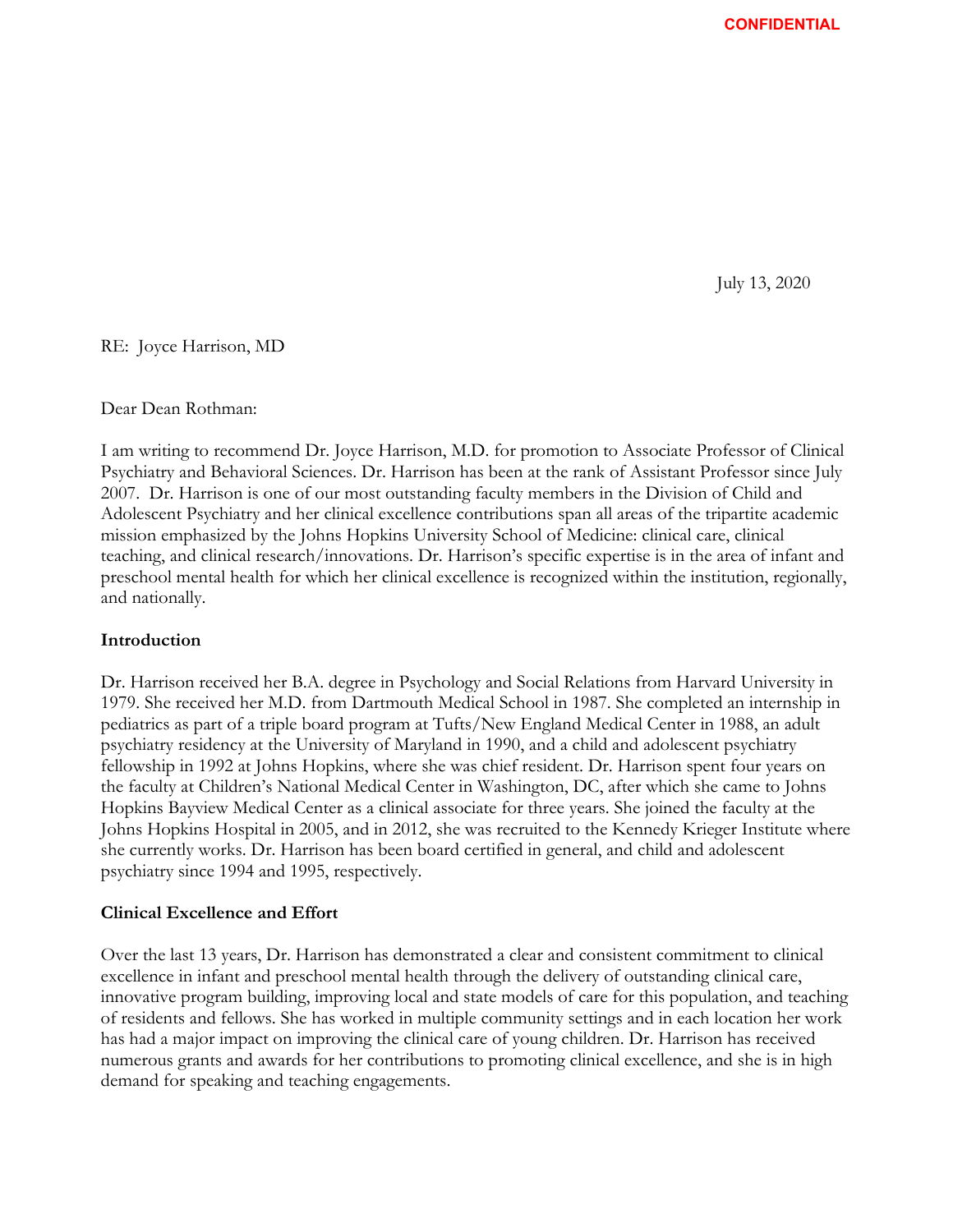Throughout her career, Dr. Harrison has always regarded clinical care as her top priority. She has dedicated between <redacted> effort to clinical care activities while working at Bayview Medical Center, Johns Hopkins Hospital, and the Kennedy Krieger Institute. Throughout her career, she has provided direct clinical care in both inpatient and outpatient settings, and provides clinical consultation via integrated care using a multidisciplinary model. Currently, Dr. Harrison dedicates <redacted> effort to clinical care activities at the Kennedy Krieger Institute's Psychiatric Mental Health Program (PMHP), where in the last fiscal year she exceeded productivity expectations by 50%. She also actively teaches residents at PMHP, and provides clinical services at the Center for Development and Learning's Preschool Interdisciplinary Clinic. She attends four weekends annually on Kennedy Krieger's Neurobehavioral Inpatient Unit. She also has four to six weeks of on call responsibilities for PMHP each year.

Dr. Harrison served as the medical director of the Johns Hopkins Community Child Psychiatry Programs for two years. In this role, she was directly involved in building new programs that improved the care of children in the Baltimore community. First, she developed preschool clinical programs at the Children's Mental Health Center (CMHC) and in 14 Baltimore City public schools. Second, she received a grant from the Stulman Foundation to explore the effectiveness of the Chicago Parent Program, a parenting program for young children (ages 2 to 5 years) at the CMHC. Third, she received a grant from Baltimore Mental Health Systems to revive the East Baltimore Trauma Response Program**.**

# **Clinical Performance and Contributions**

 Dr. Harrison is an expert in the psychiatric assessment and treatment of very young children. She has seen patients from as far as California and over 30% of her active patients traveled up to three hours to see her prior to COVID-19. Currently, 10% of her caseload includes relatives of faculty members. She is periodically contacted by the Department of State for young child assessments and is currently treating a child who lives in France.

Dr. Harrison developed an innovative multidisciplinary preschool intensive outpatient treatment program, which serves caregivers and their children aged 0-5 with severe disruptive behavior problems. This program is one of the few programs in the country of its type, requiring caregivers to attend with their children three to five times weekly. Treatment includes occupational therapy, speech, social work, and parent training in addition to individual and family therapy and psychiatry. The program has been running for over 10 years and has served hundreds of very young children and their families. These children may have otherwise required inpatient treatment or out-of-home placement.

Another innovation that Dr. Harrison has been directly involved in was the development of the Maryland's Behavioral Health Integration in Pediatric Primary Care (BHIPP) program, which is funded through the Maryland Behavioral Health Administration. This is the first program in the state to provide psychiatric consultation to pediatric primary care providers. She provided phone consultation and in-person training in early childhood mental health as well as general child psychiatry. She served as the medical director of BHIPP for its first five years and set a high standard for clinical consultation, developed training materials, and formed learning collaboratives in early childhood mental health with pediatricians across the state of Maryland. She testified in front of the Maryland legislature for several years until the BHIPP program, now in its 8th year, became a line-item in the state budget.

In 2016, Dr. Harrison developed the Kennedy Krieger Institute's Network for Early Childhood Telehealth (KKI-NECT), with partners in Developmental and Behavioral Pediatrics. This project was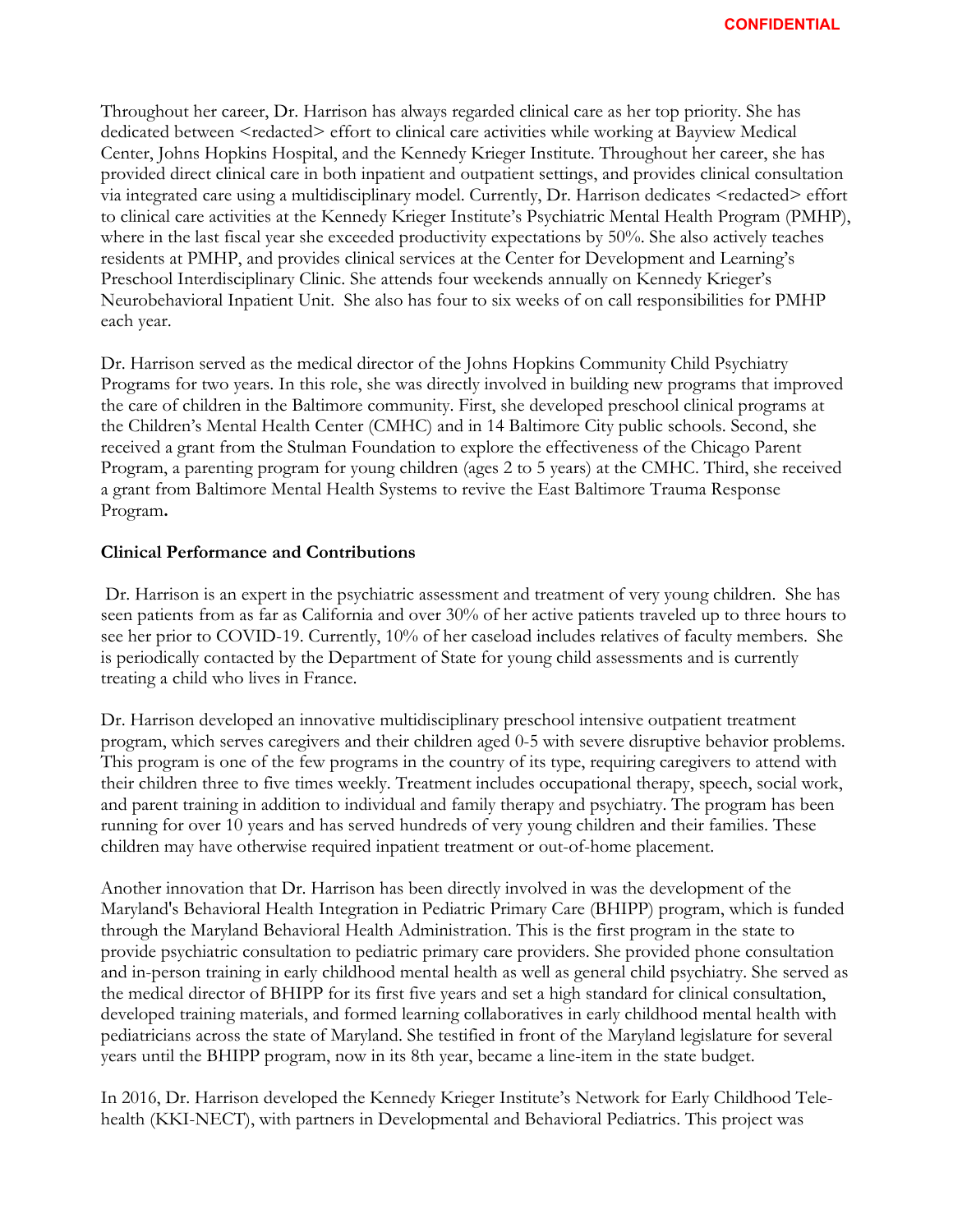funded by the US Department of Health and Human Services, Health Resources and Services Administration grant awarded to Dr. Harrison and her colleague to evaluate the use of teleconferencing to support pediatric primary care providers. KKI-NECT is a case-based learning collaborative to address behavioral, emotional and developmental concerns in children ages birth to 6. It replicates the Project ECHO (Extension for Community Healthcare Outcomes) model of a "hub" (KKI developmental pediatricians, child psychiatrist, behavioral psychologist) which hosts weekly clinics (teleconferences) with "spokes" (10-12 primary care providers or School Based Health Center care providers) in underserved areas across Maryland and West Virginia. Over 90% of the cases discussed have been managed without specialist involvement. The reception of this program across the state of Maryland has led to state funding for expansion of this program. KKI-NECT was the first early childhood mental health and developmental ECHO in the nation, and serves as a model for further ECHO projects at Kennedy Krieger, nationally and internationally.

## **Recognition of Clinical Excellence**

Dr. Harrison's recognition of clinical excellence is demonstrated through her multiple leadership roles, invited talks, grants, and awards that she has consistently received throughout her career for her outstanding work in the field. First and foremost, at the national level, for the past 12 years, she has been one of 12 appointed members of the American Academy of Child and Adolescent's Infant and Preschool Committee. This year she was selected to serve as Co-Chair of this committee. She is leading a subcommittee of this group that is updating the Clinical Guidelines for Assessment of Children aged 0 to 5, which will define the national standard. She also received the honor of AACAP Distinguished Fellow for her contributions and service to the Academy.

Another notable honor is that Dr. Harrison and her partner, Dr. Mary Leppert, received the 2020 Johns Hopkins Institute for Excellence in Education (IEE), Outstanding Educator Award in Innovation for the development of Kennedy Krieger Institute's Network for Early Childhood Tele-education, their program of consultation to primary care providers. Of note, this is the first time an IEE award has given to a Kennedy Krieger Institute faculty member. She was recently invited, with eight other national programs, to create a community of practice as part of a Substance Abuse and Mental Health Services Administration-funded Center of Excellence in Infant Mental Health Consultation at Georgetown University.

She has received several other kinds of recognition. In 2018, Dr. Harrison received the Appa Rao award from the Buddhi Clinic, a mind-body clinic in Chennai, India, where she was invited to present two lectures as part of an all-day conference for over 300 staff, patients and families of the clinic. Dr. Harrison was elected in 2018 to serve as the president of the Maryland-DC Association for Infant Mental Health, which is an affiliate of the World Association for Infant Mental Health. This is an organization of professionals serving very young children whose activities include advocacy, education, and workforce development. In 2016, the American Academy of Pediatrics presented Dr. Harrison with a Special Achievement Award for Distinguished Service and Dedication to the Mission and Goals of the Academy for her work as the co-chair of the Maryland Chapter's Poverty Task Force. This work was supported by an Urban Health Institute grant in 2016 for which she was the principal investigator. The grant funded a project of collaboration between Hopkins faculty and community partners to address community issues. Goals of this project were to foster positive parent child interactions among children ages 0-2 who are experiencing poverty and are at risk of being removed from their parents.

### **Engagement in Teaching Mission and Mentorship**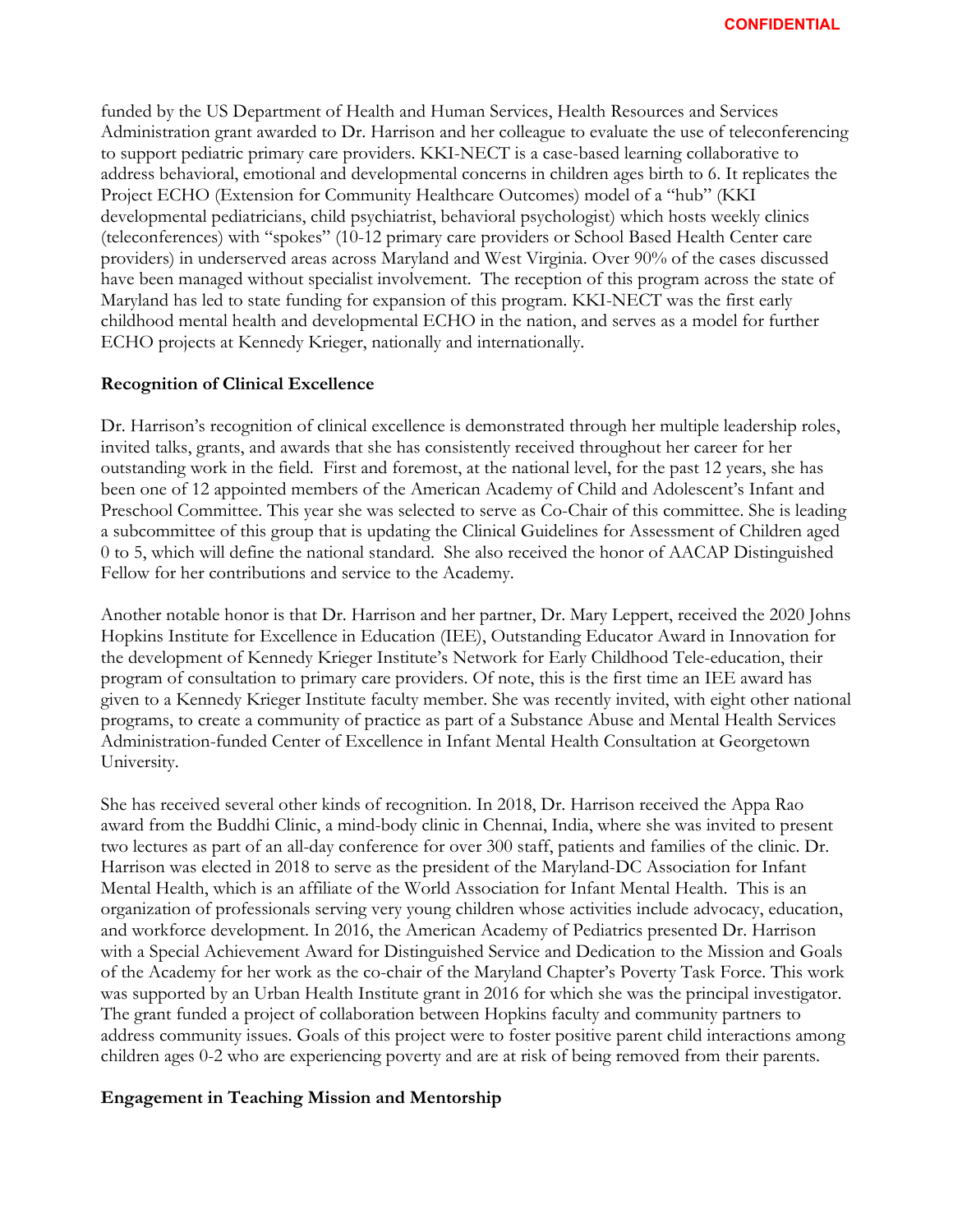Dr. Harrison is committed to teaching and mentorship within and outside of the institution. Within the institution, her greatest contributions have been to the child and adolescent psychiatry fellowship. Dr. Harrison is currently recognized as one of the most gifted teachers in child psychiatry. She is a highly sought out teacher in the child and adolescent psychiatry fellowship, and is the only faculty member to receive the Child and Adolescent Psychiatry faculty teaching award four times, in 2007, 2010, 2015, and 2020. Dr. Harrison's teaching in the fellowship has included serving as a clinic preceptor for the Johns Hopkins child psychiatry residents Continuity Clinic since its beginning in 2015. This involves direct supervision of two child psychiatry residents weekly for general outpatient child psychiatry as well as assessments and treatment of very young children. Dr. Harrison has also played a major role in curriculum development and actively teaches on the topics of preschool mental health and integrated care. She developed a preschool rotation for child and adult psychiatry residents while at Bayview. She currently delivers a series of lectures on topics in early childhood mental health for first-year child psychiatry residents, and teaches a workshop on integrated care for second-year child psychiatry residents. She has served as a mentor to three residents, which has resulted in two publications and the development of curriculum modules. One of these residents assumed directorship of the preschool clinical programs at Children's National Hospital, and recently contributed to a book chapter for Dr. Harrison's edited book on the clinical assessment of young children. Another resident accepted a faculty position within the Johns Hopkins Division of Child and Adolescent Psychiatry.

At the state level, since 2007, Dr. Harrison has been a faculty member for the Maryland State Early Childhood Mental Health Certificate program, where she has provided teaching sessions on early childhood psychiatric assessment and developmental comorbidity. This program has trained about 350 early childhood mental health therapists and professionals in Maryland.

In 2017, Dr. Harrison was invited by the director of the State Council on Child Abuse and Neglect to become a master trainer for the state of Maryland in Adverse Childhood Experiences. As the only MD clinician in the original cohort, she provides at least two annual trainings to medical professionals on topics related to Adverse Childhood Experiences. Since 2017 she has delivered nine presentations to professionals in a variety of settings.

Nationally, for the past six years Dr. Harrison has presented a workshop every year at the American Academy of Child and Adolescent Psychiatry's annual meeting, which has trained attendees from a variety of disciplines in early childhood assessment. She has also organized or participated in a dozen presentations on topics in early childhood at these meetings. She is consistently rated as a top speaker by attendees. Dr. Harrison has also mentored residents to deliver national presentations. In 2017, Dr. Nadia Zaim, then an adult psychiatry resident, and Dr. Anupriya Razden, a child psychiatry fellow, presented a workshop, "Preschool Psychiatric Assessment in a Clinical Setting" at the American Psychiatric Association's Annual Meeting in San Diego.

### **Engagement in Contributions to the JHM Research and Discovery Mission**

Dr. Harrison has received many grants to build clinical programs for young children and to train professionals in the community to care for this population. As noted above, one of the largest grants that she has received was from the US Department of Health and Human Services, Health Resources and Services Administration. The goal of this grant is to evaluate the use of teleconferencing to support pediatric primary care providers (KKI-NECT). She also received federal funding from the Maryland State Department of Education to support her early childhood work in BHIPP.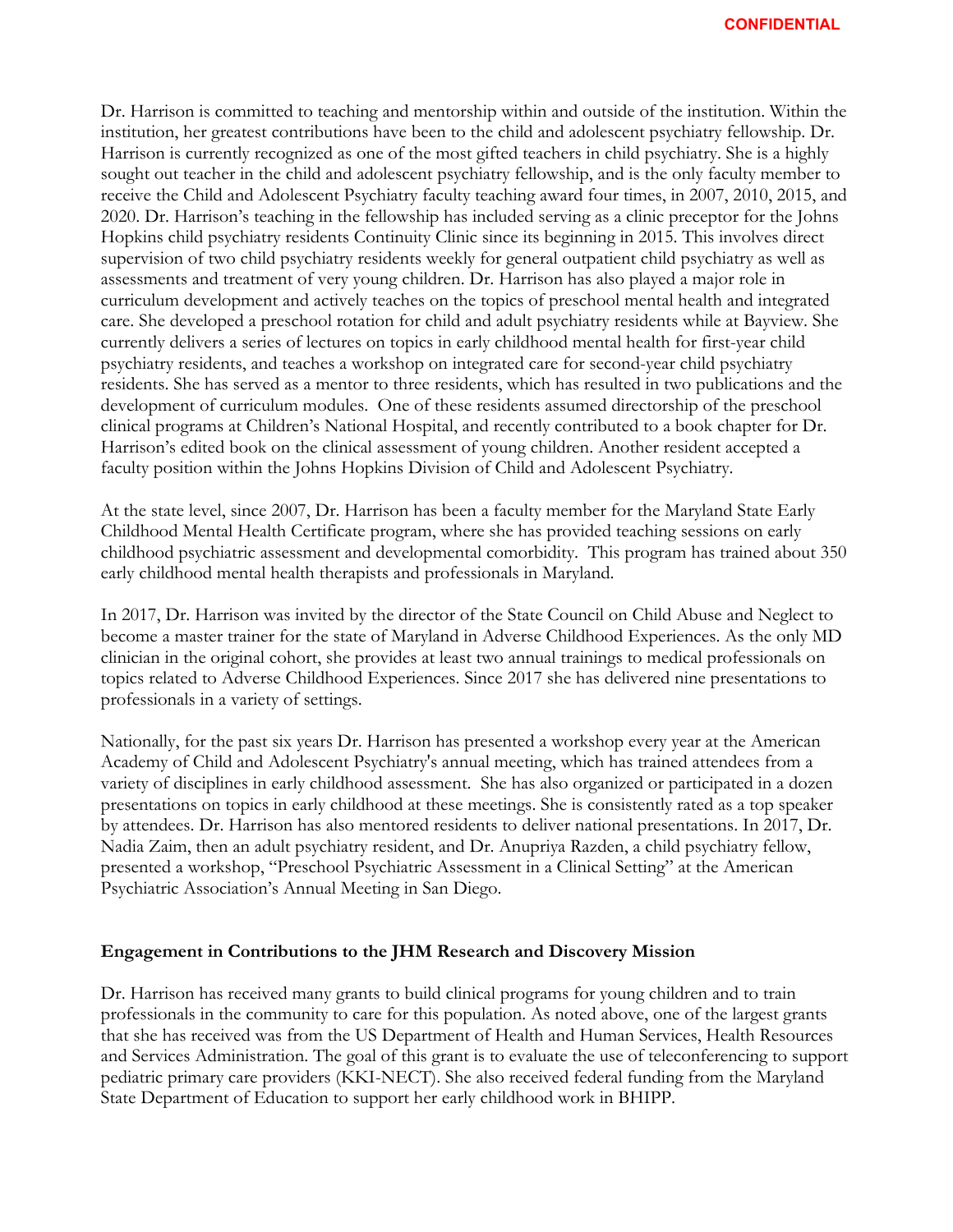Dr. Harrison was funded by the Stulman and Krieger Foundations to explore adaptation of an evidence-based parenting program to a clinical setting. The Chicago Parent Program, authored by Dr. Deborah Gross in the School of Nursing, was designed as a universal parenting intervention, and was effective in two different clinical settings.

Dr. Harrison has contributed to the research mission by providing the clinical voice on the research she has participated in, i.e., knowing the clinically relevant questions to ask, and bringing the clinical experience perspective. The research she has been involved in is aligned with her clinical interests and program building in the areas of early childhood mental health assessment and interventions as well as behavioral health integration in pediatric primary care. She has served as a clinical expert in growing the evidence base for interventions in both of these areas.

## **Publications, Presentations**

Dr. Harrison's extensive list of regional, national and international presentations provides evidence that she is a highly sought out speaker. At Johns Hopkins she has been invited to present Grand Rounds for the Department of Psychiatry twice, and she has also presented Grand Rounds regionally for Children's National Medical Center in DC, the University of Maryland Department of Pediatrics, Cumberland General Hospital, Peninsula Regional Medical Center, and Frederick Memorial Hospital on a variety of clinical topics. She has presented at over a dozen statewide conferences on early childhood mental health topics for child care workers, school nurses, primary care providers and other early childhood clinicians. Lectures have included screening for toxic stress and early childhood adversity, effects of toxic stress on brain development, an overview of child development from ages 0 to 2, and promoting positive parent-child interactions.

Nationally, Dr. Harrison is a well-known speaker at the American Academy of Child and Adolescent Psychiatry (AACAP) and has chaired or participated in 11 presentations at AACAP's annual meeting on topics of early childhood mental health and integrated care over the last five years. She has presented on topics pertaining to early childhood assessment, integrated care, and her work in the ECHO project. Her AACAP workshop in early childhood assessment resulted in an invitation by Springer to edit a book in this area titled the "Clinical Guide to the Psychiatric Assessment of Infants and Young Children," published in April 2019.

In 2018, Dr. Harrison was invited to give two international presentations. The first presentation was at the World Association of Infant Mental Health 16<sup>th</sup> World Congress in Rome Italy, and titled "Kennedy Krieger Institute Network for Early Childhood Tele-Education (KKI-NECT): A Multidisciplinary Model of Integrated Care for Behavioural, Emotional and Developmental Disorders in Children Birth to Five". She has been invited to present at their  $17<sup>th</sup>$  annual conference in June 2021 in Brisbane Australia, "Training and supporting rural pediatricians in the identification and care of families affected by trauma" and "Using technology to provide infant mental health education and consultation". The second presentation was an invitation to deliver the Appa Rao lecture in Chennai, India, where she gave two stellar presentations to over 300 professionals and families on "Neuropsychiatric, Behavioral, Developmental and Somatic Sequelae of Adverse Childhood Experiences". and "From Development to Care: Lessons from the Kennedy Krieger Institute's Network for Early Childhood Tele-Education".

# **Contributions to JHM initiatives and/or committees**